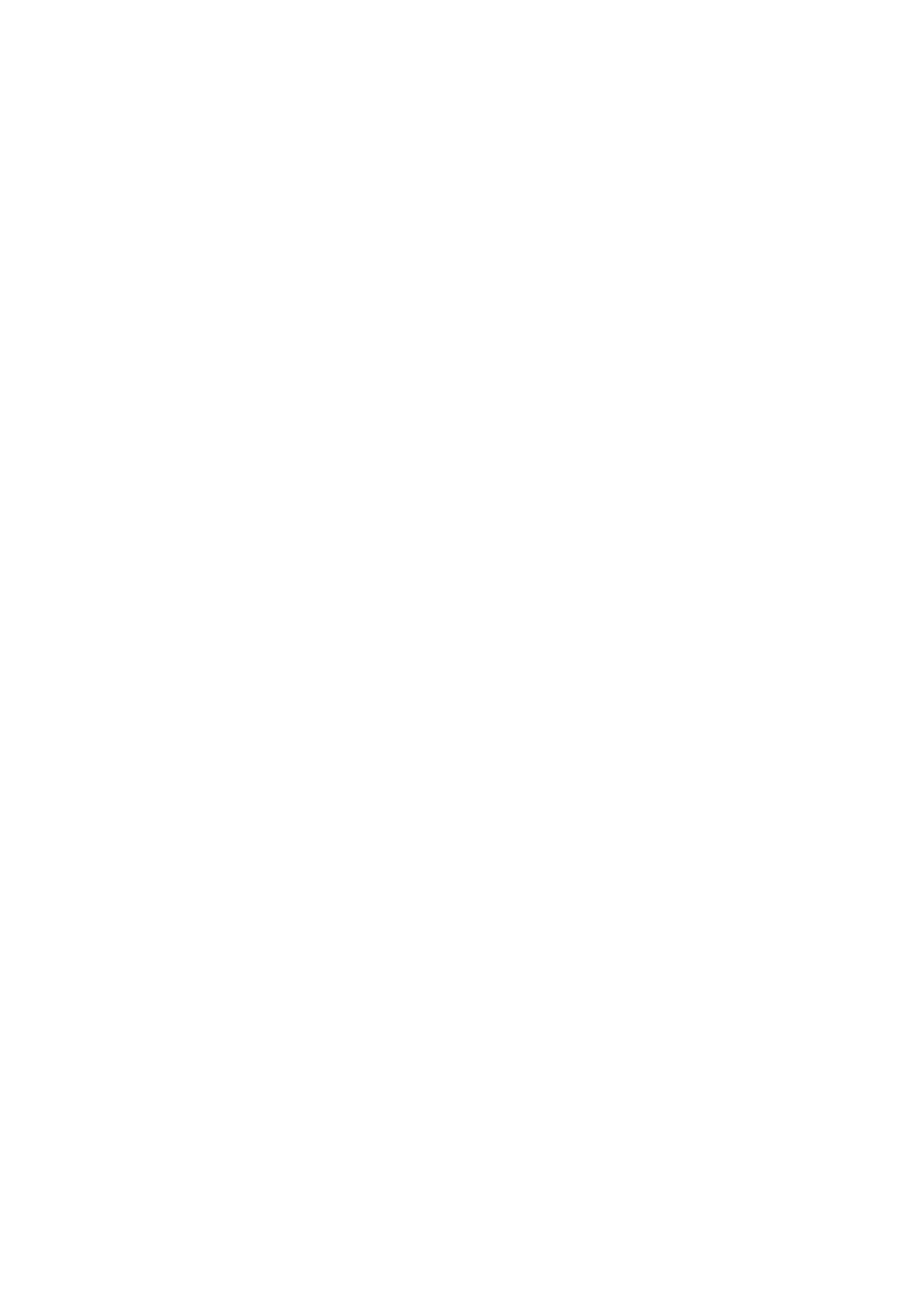## **ANNEX**

## **GUIDELINES ON ANNUAL TESTING OF EMERGENCY POSITION-INDICATING RADIO BEACONS (EPIRBs)**

1 These Guidelines are applicable to the annual testing of emergency position-indicating radio beacons (EPIRBs) that are approved to comply with the provisions of SOLAS regulation IV/15.9.

2 The testing should be carried out by appropriately trained and approved personnel using suitable test equipment capable of performing all the relevant measurements required in these Guidelines (this testing normally will be done by a radio surveyor as part of the annual radio survey). All tests of electrical parameters should be performed in the self-test mode, if possible.

3 If a distress signal is transmitted accidentally, the transmission should immediately be stopped, and the local rescue coordination centre  $(RCC)^1$  $(RCC)^1$  should be contacted immediately and informed. The nearest Cospas-Sarsat mission control centre (MCC) should also be informed (see also *Guidelines for the avoidance of false distress alerts* (resolution A.814(19), as may be updated)).

- 4 The examination of the installed EPIRB should include:
	- .1 checking position and mounting of the bracket to ensure unimpeded float-free operation;
	- .2 carrying out visual inspection of the EPIRB and the bracket for defects, any signs of damage, degradation or cracks to the casing, or of water ingress;
	- .3 carrying out the beacon self-test routine, including the GNSS self-test, if applicable;
	- .4 checking that the EPIRB identification (15 Hex ID for first-generation beacons and 23 Hex ID for second-generation beacons and other required information, including, if applicable, the AIS identity (User ID)) is clearly marked on the outside of the equipment;
	- .5 decoding the EPIRB hexadecimal identification digits (15 Hex ID for first-generation beacons and 23 Hex ID for second-generation beacons) and other information from the transmitted signal, including, if applicable, the AIS identity (User ID), checking that the decoded information (Hex ID or MMSI/call sign data, as required by the Administration) is identical to the identification marked on the beacon;
	- .6 verifying that the MMSI number or radio call sign, if encoded in the beacon, corresponds with that assigned to the ship;<sup>[2](#page-2-1)</sup>

<span id="page-2-0"></span><sup>1</sup> Contact information is available at:<https://cospas-sarsat.int/en/contacts-pro/contacts-details-all>

<span id="page-2-1"></span><sup>&</sup>lt;sup>2</sup> See the ship's radio licence, the national database or the ITU Maritime Mobile Access and Retrieval System (MARS) [\(https://www.itu.int/en/ITU-R/terrestrial/mars/Pages/default.aspx\)](https://www.itu.int/en/ITU-R/terrestrial/mars/Pages/default.aspx), as appropriate.